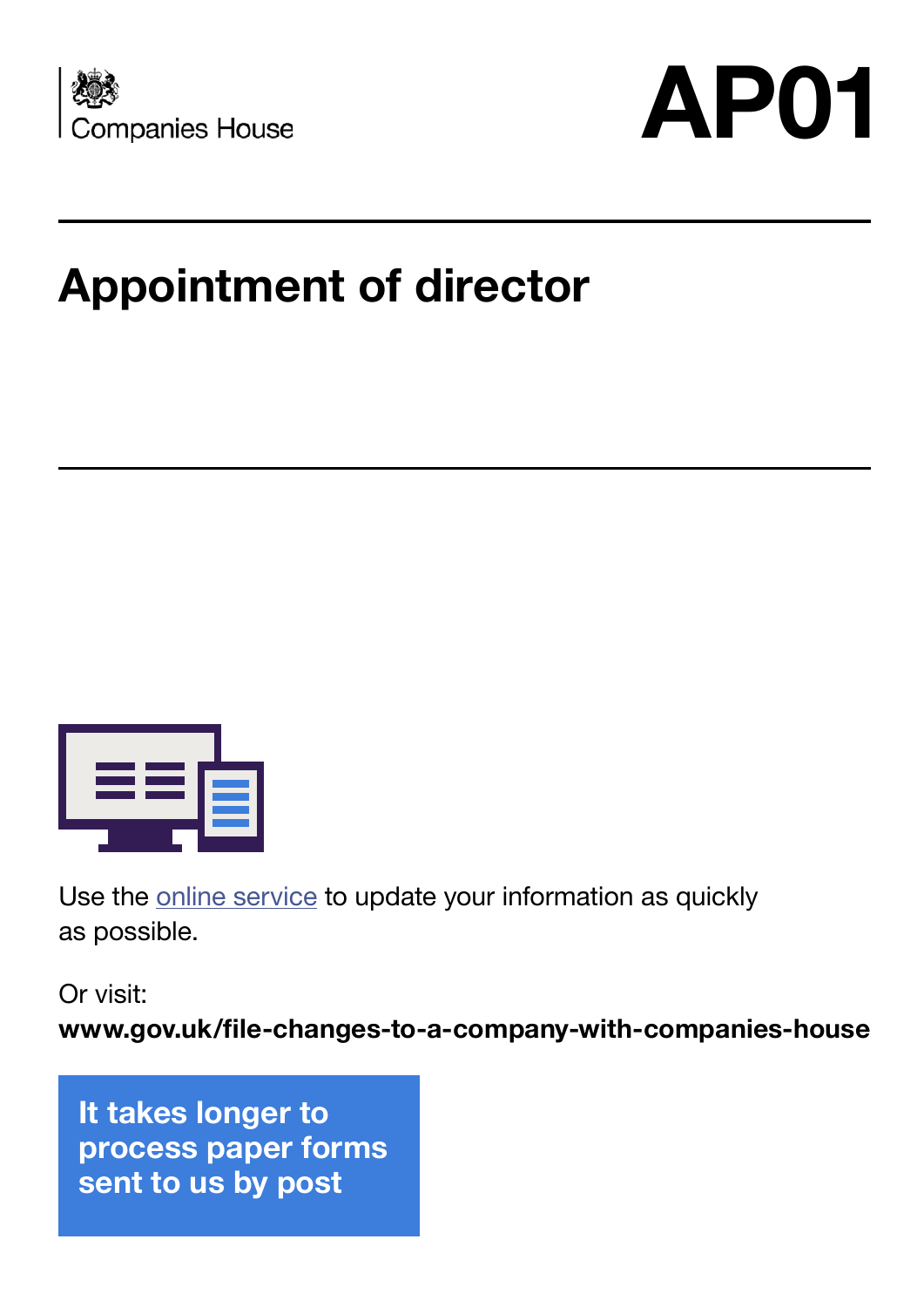

| For further information, please |
|---------------------------------|
| refer to our guidance at        |
| www.gov.uk/companieshouse       |

**Companies House** 

| $\mathbf{1}$                                     | <b>Company details</b>                                                                                                       |                                                                                                                                |
|--------------------------------------------------|------------------------------------------------------------------------------------------------------------------------------|--------------------------------------------------------------------------------------------------------------------------------|
| Company number                                   |                                                                                                                              | $\rightarrow$ Filling in this form<br>Please complete in typescript or in                                                      |
| Company name in full                             |                                                                                                                              | bold black capitals.                                                                                                           |
|                                                  |                                                                                                                              | All fields are mandatory unless<br>specified or indicated by *                                                                 |
| $\overline{2}$                                   | Date of director's appointment                                                                                               |                                                                                                                                |
|                                                  | d<br>d<br>m<br>${\sf m}$<br>у<br>у                                                                                           |                                                                                                                                |
| $\overline{\mathbf{3}}$                          | New director's details                                                                                                       |                                                                                                                                |
| Title*                                           |                                                                                                                              | <b>O</b> Former name(s)<br>Please provide any previous names                                                                   |
| Full forename(s)                                 |                                                                                                                              | (including maiden or married names)                                                                                            |
| Surname                                          |                                                                                                                              | which have been used for business<br>purposes in the last 20 years.                                                            |
| Former name(s) $\bullet$                         |                                                                                                                              | Continue in section 7 if required.<br><b>@</b> Country/State of residence                                                      |
| Country/State of<br>residence <sup>®</sup>       |                                                                                                                              | This is in respect of your usual<br>residential address as stated in Section                                                   |
| Nationality                                      |                                                                                                                              | 4a.<br><b>O</b> Month and year of birth                                                                                        |
| Month/year of birth <sup>®</sup>                 | m<br><b>XX</b>                                                                                                               | Please provide month and year only.<br>Provide full date of birth in section 3a.                                               |
| <b>Business occupation</b><br>(if any) $\bullet$ |                                                                                                                              | <b>O</b> Business occupation<br>If you have a business occupation,<br>please enter here. If you do not,<br>please leave blank. |
| 4                                                | New director's service address <sup>o</sup>                                                                                  |                                                                                                                                |
|                                                  | Please complete the service address below. You must also complete the<br>director's usual residential address in Section 4a. | <b>O</b> Service address<br>This is the address that will appear<br>on the public record. This does not                        |
| Building name/number                             |                                                                                                                              | have to be the usual residential<br>address.                                                                                   |
| <b>Street</b>                                    |                                                                                                                              | Please state 'The Company's<br>Registered Office' if your service<br>address is recorded in the company's                      |
| Post town                                        |                                                                                                                              | register of directors as the<br>company's registered office.                                                                   |
| County/Region                                    |                                                                                                                              | If you provide your residential                                                                                                |
| Postcode                                         |                                                                                                                              | address here it will appear on the<br>public record.                                                                           |
| Country                                          |                                                                                                                              |                                                                                                                                |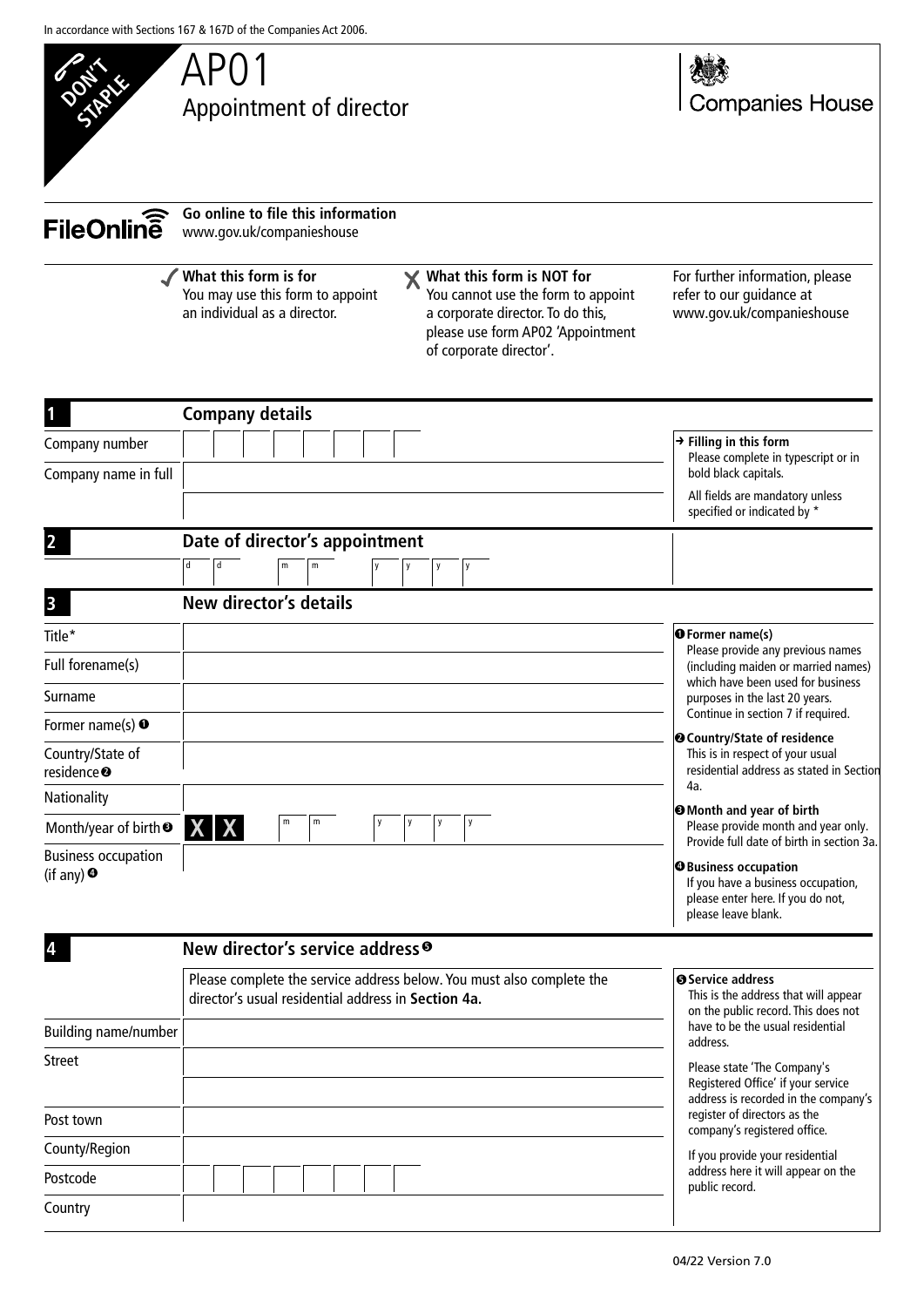

#### This page is not shown on the public record **Do not cover this barcode 3a New director's date of birth 1** Please complete your full date of birth below. **Date of birth 1** You must give the full date of birth. Date of birth The day (dd) will not appear on the public record unless the company has elected to keep directors' information on the public register **4a New director's usual residential address 2** Please complete your usual residential address below. **New director's usual residential 2 address** Please state 'Same as service Building name/number address' in this section if your usual residential address is recorded in Street the company's register of director's residential addresses as 'Same as service address'. You cannot use 'Same as service Post town address' if your service address has County/Region been stated in Section 4 as 'The Company's Registered Office'. You Postcode will need to complete the address in full. Country This cannot be a PO Box, or DX number. Section 243 exemption **3** If you are completing (or have completed) a form SR04 to prevent your usual **D** If you are completing (or have residential address from being disclosed to credit reference agencies, tick the box. completed) a form SR04, you may wish to check you have not entered П your usual residential address in **Different postal address:** Section 4 as this will go on the If you are applying for, or have been granted, a section 243 exemption, please public record. post this whole form to the different postal address below: The Registrar of Companies, PO Box 4082, Cardiff, CF14 3WE. Where you are applying for a section 243 exemption with this notice, the application and this form must be posted together. **X**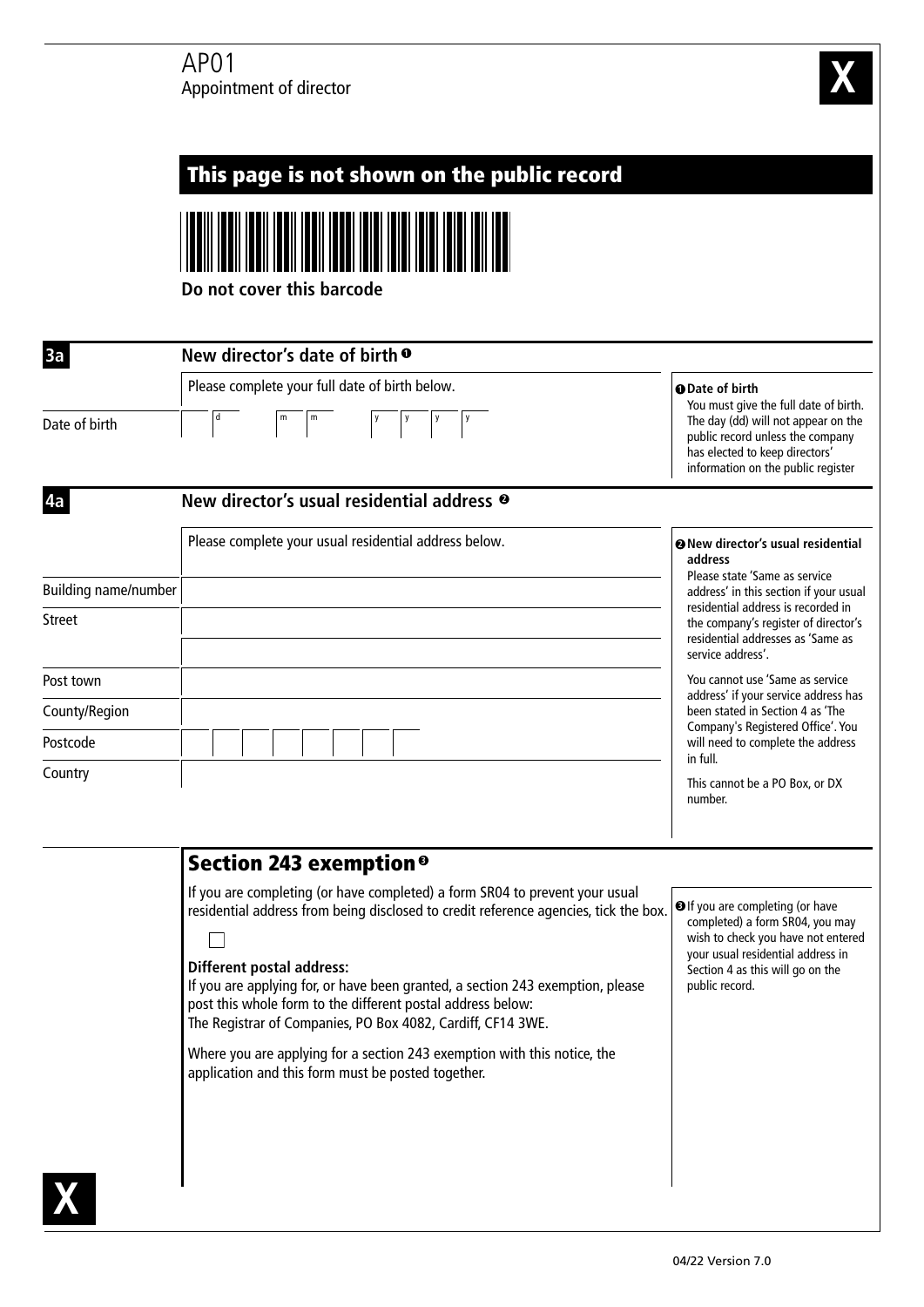## Appointment of director AP01

| <b>Consent to act</b>                                                                                                                                                                                                                                              |                                                                                                                                                                                  |  |
|--------------------------------------------------------------------------------------------------------------------------------------------------------------------------------------------------------------------------------------------------------------------|----------------------------------------------------------------------------------------------------------------------------------------------------------------------------------|--|
| Please tick the box to confirm consent.<br>The company confirms that the person named in section 3 has consented<br>to act as a director of the company named in section 1.                                                                                        |                                                                                                                                                                                  |  |
| <b>Signature</b>                                                                                                                                                                                                                                                   |                                                                                                                                                                                  |  |
| I am signing this form on behalf of the company.                                                                                                                                                                                                                   | <b>OUK Societas</b>                                                                                                                                                              |  |
| Signature<br>X<br>X                                                                                                                                                                                                                                                | If the form is being filed on behalf<br>of a UK Societas (UKS) please<br>delete 'director' and insert details<br>of which organ of the UKS the<br>person signing has membership. |  |
| This form may be signed and authorised by:<br>Director <sup>o</sup> , Secretary, Person authorised <sup>o</sup> , Administrator, Administrative Receiver,<br>Receiver, Receiver manager, Charity commission receiver and manager,<br>CIC manager, Judicial factor. | <b>O</b> Person authorised<br>Under either section 270 or 274 of<br>the Companies Act 2006.                                                                                      |  |
| Additional former names (continued from Section 3)                                                                                                                                                                                                                 |                                                                                                                                                                                  |  |
|                                                                                                                                                                                                                                                                    | <b>@Additional former names</b><br>Use this space to enter<br>any additional names.                                                                                              |  |
|                                                                                                                                                                                                                                                                    |                                                                                                                                                                                  |  |